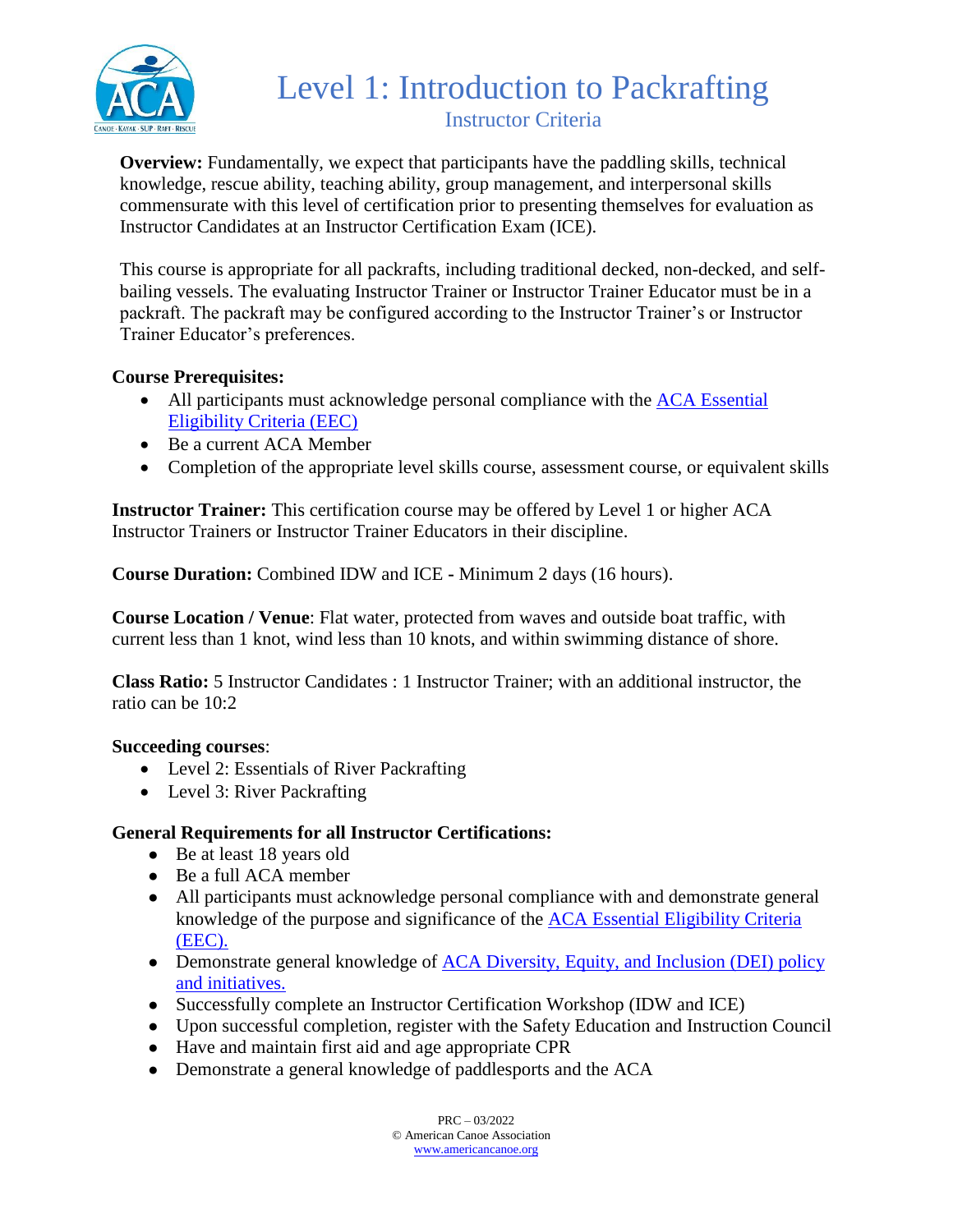

# Level 1: Introduction to Packrafting

### Instructor Criteria

- Demonstrate the ability to appropriately perform and teach all of the following material, unassisted, in the appropriate venue
- Instructors are expected to be able to demonstrate, teach, and model everything on the official ACA skills course and assessment course outlines which correspond to their level/craft.

### **Maintenance Requirements:**

- Teach at least two courses, that meet ACA standards, within the four-year certification period and properly report the courses to the National Office
- Complete an Instructor Update, at the highest level of certification, during the four-year certification period
- Maintain ACA membership and SEIC registration annually
- Maintain appropriate CPR and first aid certification for the duration of certification

### **Level 1: Introduction to Packrafting Instructor Requirements:**

- 1) Demonstrate a knowledge of ACA Paperwork:
	- How to register and report a course (with and without insurance)
	- An understanding of the ACA Waiver and Release of Liability
- 2) Demonstrate knowledge and ability to efficiently/effectively plan and implement appropriate instructional sessions and assessments for a different learning styles and ability levels, to include:
	- Differentiation of instruction based on the individual learner (student centered)
	- Use of an appropriate skills progression when teaching complex skill sets
	- Selection of appropriate teaching venue based on ability and desired outcomes
	- Focus on core principals rather than specific technique
	- Provides appropriate, specific and meaningful feedback
- 3) Demonstrate the following:
	- Positive interpersonal skills
	- Appropriate group management skills (including leadership and judgment)
	- Ability to choose an appropriate venue /class site
- 4) Demonstrate a clear understanding and the ability to teach the various unique packraftspecific considerations, including but not limited to:
	- Packraft designs, configurations, features, accessories, outfitting, and rigging
	- Performance strengths and weaknesses of different packraft designs
	- Packraft materials, maintenance and repair techniques
	- Best practices for securing gear in boats, and for packing and carrying boats and equipment
	- Boat-based rescue techniques
	- Making safe gear choices while considering weight sensitivity
	- Safety implications of easy access to remote paddling environments